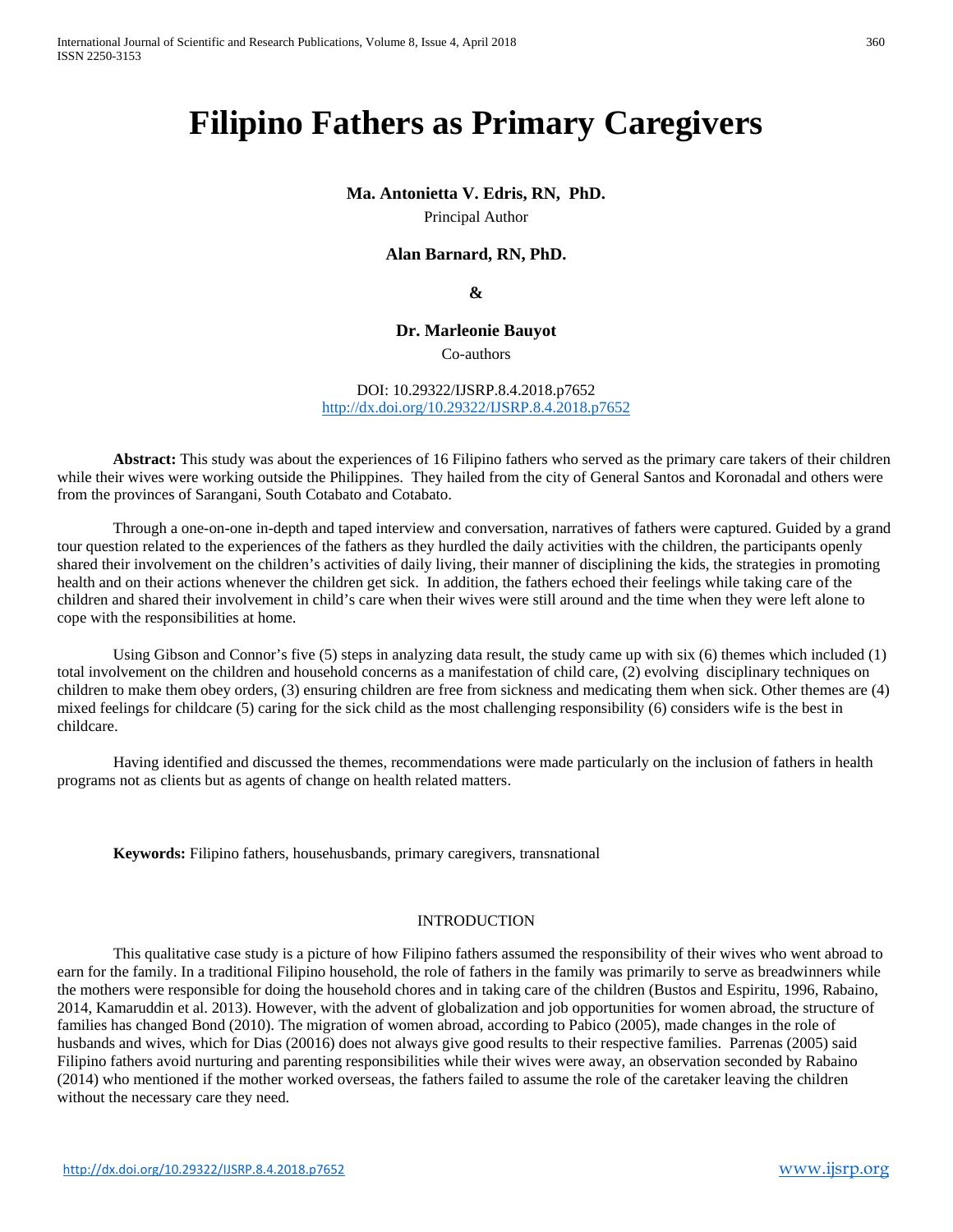Despite the negative reports on fathers regarding child rearing, fathers made significant contributions to the child's general well – being Kotelcochuck and Moore (2004). In Higham and Davies (2012), fathers as primary caregivers were responsible for assisting their children in the activities of daily living like grooming; doing medical decisions and helping the children develop their coping skills. Also, in Richter and Morell( 2006), men whose wives were employed often attended health centers for child's immunization, brought children to and from school and gave health care at home.

Regardless of this report, relatively to date only a few studies were made in reference to the involvement of fathers in child's health care (Kotelchuck and Moore, 2004, Kramer and Mc Culloch, 2013) and studies conducted related to fathers continued to be on limited samples (Lamb, 2014). This was because for Thompson and Kramer (2002), O' Brien (2003) and Davies (2013), most of the researchers were focused on female caregivers thereby disregarding the experiences of caregiving men and marginalizing the contributions that they have made for the family especially on child's health needs. It is for this reason that the researcher embarked on the study about Filipino fathers as primary care givers particularly in the areas of disease prevention, and management of common illnesses.

### METHODS

The study was conducted in Region 12 of South Central Mindanao. In 2009, Region 12 has the most number of Overseas Filipino Workers (OFWs) from Mindanao with more than 4.2% of the country's 1, 920,000 registered migrant workers. Region 12 with 21,256 OFW's has surpassed Region XI or Davao region, the most prolific exporters of Filipino in Mindanao (Espijo, 2011).

Using nonprobability purposive sampling method, particularly purposive – convenience sampling which according to Merriam (2009) is the best for qualitative research, 16 fathers served as the participants of this undertaking. The fathers who have biological child/children of seven (7) years old and below do not have other members of the family at home except for their children.

This research used qualitative case study design. Case study research according to Baskarada (2013) involves intensive analysis of an individual unit like person, family or community while for Neale et al. (2006), is a story about individuals, processes, and even events that is unique, special, or interesting. If, for Neale (2006) case study explores the complete picture of the phenomenon, Merriam (2009) anchored case studies to real life situations. In this research work, the experiences of fathers being primary caregivers of their children were unearthed. It also includes care practices of fathers to their children, their feelings in taking care of the kids, their promotion, prevention and management of child's illnesses. Moreover, their involvement in the meal, play, studies of the children and how are they as fathers when their wives were still around and now that they are in charge of everything were also part of the father's narratives. Since only few studies were made about the contributions of fathers in child care (Higham and Davies, 2012) and their contributions to health care were unexplored (Kramer and Thompson, 2002), this study made an in depth understanding of the complex factors that contributed to the caring behavior of fathers. This design employed interview of fathers in natural setting ensuring that it followed ethical standards for research.

O' Cannor and Gibson, (n.d.) data analysis was employed in this study. This includes organizing the data, finding and organizing ideas and concepts, building over – arching themes in the data, ensuring reliability and validity in the data analysis and finding possible and plausible explanation of the study.

#### RESULTS

Fathers claimed they did everything for their children. This responsibility started the moment they woke up until they retired at night. These responsibilities covered not only the concern on their children's activities of daily living like grooming, feeding, schooling and a lot more, but also the household tasks that were traditionally done by women in the Filipino culture. To be able to do these everyday jobs, most of them wake up as early as three o'clock or four o'clock in the morning. With no one to rely on, these fathers who took care of one (1) to seven (7) children, having had preschoolers or graders called themselves multitaskers while others claimed to be "inatay", a colloquial term for tatay at nanay or father and mother. By being multitaskers, the fathers here described themselves as the mothers and at the same time the fathers of their kids since they were alone in doing childcare and household chores.

The caring behavior of the fathers resonated too on their deep involvement in the hygiene, meals, and studies of the children. In terms of hygiene, the fathers looked into the detailed cleanliness of their kids' as most of them made sure that children were able to bath every day, particularly before going to school. Comes mealtime, may that be breakfast, lunch or dinner; the participants ensured that their offspring have eaten their food. Almost all of the fathers said they have easily prepared food on the table like canned goods, noodles or eggs for breakfast.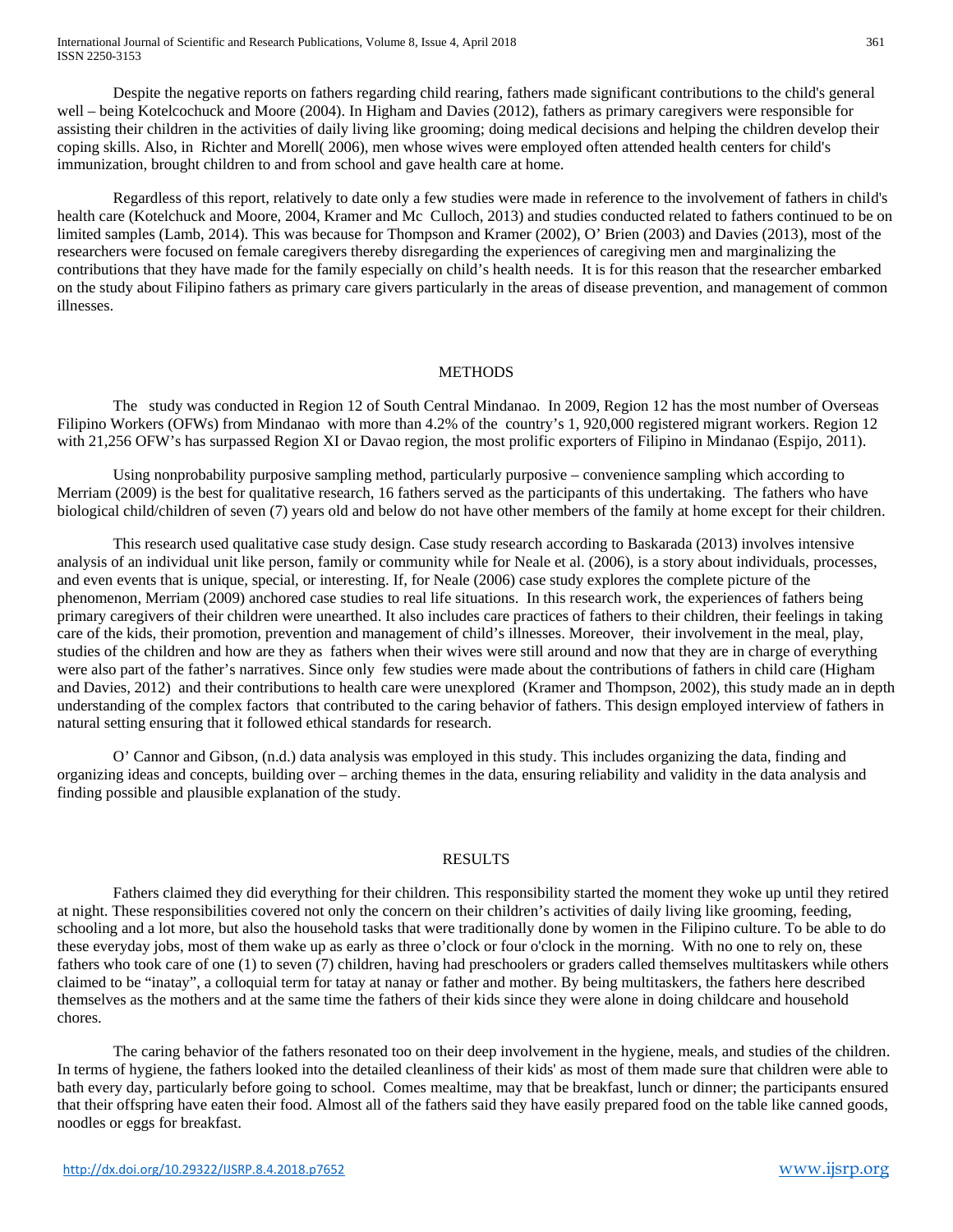Concerning the study of the kids, fathers like Mago, Obet, Mello, Champ, and Lino shared that every night, they tutored their children on their assignments while Iko, Arn, Jomar and Mello only checked if kids have assignments and reminded them to do it. On the other hand, Dencio and Justo no longer tutored their kids because they believed their children are excelling in class. For the rest of the fathers, tutoring was delegated to older siblings. The participants were not only involved in their children's homework but also in the school activities as well, because the majority of them joined school organized gathering of parents and were even voted as officers in parents – teacher's organizations.

Related to health promotion, fathers kept their children healthy thru good personal hygiene. This hygiene included cleaning of fingernails, brushing teeth, bathing every day and washing before sleeping at night, washing hands before meals, and wearing of clean clothing. There were also fathers who believed that exposure to too much heat and cold, especially on drizzles or drafts, caused illness. Another way of promoting health was through children's safety. Ven, Iko, Jomar, Alz, Champ, Lino and Mello shared about how they carried this out to their kids. A number of them said when at home or in school, children were often reminded about safe crossing on streets. The participants also fetched their children for lunch to avoid falls because of playing while on lunch break. Other fathers also kept the sharp objects at home, did not allow cooking to avoid burns, and prohibited their children to be out of the house when they were not around.

In terms of discipline, the fathers used various techniques in controlling their children. Majority of them usually talk or gave advice to their offspring, and often shared about appropriate behaviors. These were exemplified in the narratives of Iko, Arn, Mago, Rodel, Jomar, Mello, Justo and Miko. Another way of addressing parental concerns was through punishment like spanking, pinching and often shouting at children. These methods according to some were only to scare the children and made them understand that their behaviors were no longer acceptable. Most of the fathers claimed they never go into harsh physical punishment because of the fear that children will get sick after the action which in turn will bring another problem, and because of pity to the children considering that they were still small and their mothers were not around thus they have no one to run to. Another reason was that they do not want to hear negative comments from their partners on how they took care of the kids while they were not around. Others use a combination of both, giving advices and physical punishments.

During sickness, unexpectedly, most of the fathers, like Ven, Iko, Mago, Mello, Justo, Champ Aldo, Miko and Lino medicated their children. The basis for this was the previous prescriptions of the doctors, the medicines given by wives before, the one suggested in the pharmacy, and the experience they had based on earlier encounters. If few of the participants referred to their wives on what to do to the sick child, Arn, Rodel, Obet, Mello, and Ahmad used to bring their kids to a medical facility either the following day after a night of fever or when after the medication the manifestations were still present.

In the sense that fathers claimed to have encountered difficulties, more so, that some can no longer hang out with friends, the two major situations they described as the hardest part of child rearing are when the children were sick and when they themselves were sick. Primarily, when children were sick, the fathers did not know what to do. Being sleepless at night while taking care of the sick child, once hospitalized fathers were more puzzled as to who will take care of the other children who were left at home plus the enormous hospital expenses. Often, relatives were the persons whom they can immediately ask for help. In cases when fathers are sick, despite the condition, they mentioned they have no choice but do the household chores not even minding their ailment. This situation made them lonely and stressed.

Despite the above challenges, the fathers claimed that their dual role at home was not at all difficulties but also brought them joy and contentment for they claimed that they were able to raise their children well in spite of being alone. Even with this realization, majority of them mentioned that still their partners are the best in child rearing since the mothers can easily pacify a crying child, detect sicknesses and easily manages it.

# DISCUSSIONS

# **Total Involvement on the children and household concerns as a manifestation of childcare**

The storylines of the fathers related to how they hurdled the day-to-day activities of the family even in the absence of their wives manifested the husbands' total involvement in childcare. Halle (2003) identified three (3) main ways, which will show father's involvement with their children. These were father's direct contact with the child, their availability to the children and their responsibility for their children's care and welfare. The involvement of the fathers in this study is a manifestation of a total concern for their children's well-being as they fully spend with their children their time in doing the household chores like cooking, washing and ironing of clothes, cleaning and performing the routine physical care activities for their preschool and school aged kids. These acts of the fathers were also described in the study of Taylor (2008) who is the same with the fathers here also did the laundry, cooked, budgeted for groceries and prepared kids for school.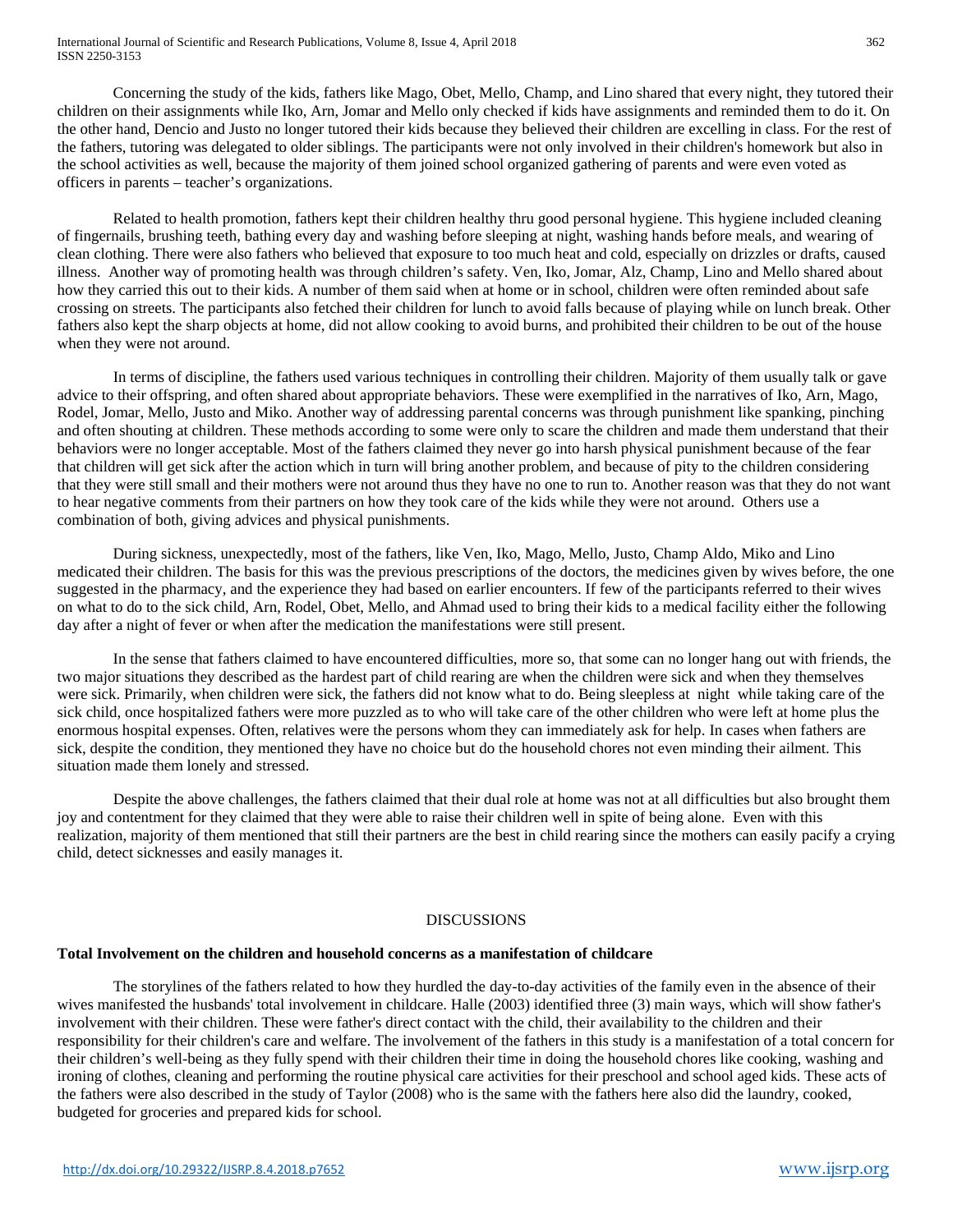International Journal of Scientific and Research Publications, Volume 8, Issue 4, April 2018 363 ISSN 2250-3153

In terms of cooking, although fathers here prepared simple viands, they usually ensured that children have complete meal every day. For most of the fathers, it was important that kids have something to eat than to consider the nutritional value of the foods that were taken. This was because almost all of the fathers often dwell on easy to prepare foods and easily accessed foods like eggs, hotdog, noodles, canned goods, and fish soup, which is abundant in the Philippines and the immediate food fathers can prepare on the table (Torres, 2002). The readily available foods were the ones being bought from the neighborhood is commonly called in the Philippines as "turo-turo" (point – point or choose) from which a number of different preparations were offered for the customers to just point on their choices (Torres, 2002). The accounts of the participants related to the simplicity of the food they served at the table were not surprising because the scanty literature (Khandpur, 2014) on food preparation of the fathers mentioned that indeed, they seldom cook (Redmas, Promundo and EME 2014, De Vault, 1994). Furthermore, Miller (2010) shared other fathers identified food preparation and planning the children's meals as an area where they do not have expertise or responsibilities. On the other hand, Dreby (2007) revealed when mothers left, the other members of the family have the responsibility of preparing the foods for the children. Generally, it was believed that the responsibility of preparing food for the family is being delegated to the mothers or wives (Kamaruddin, et al. 2013). Because of this, even with the evolving roles of couples, the majority of the fathers in this study found cooking as a difficult task, resulting in their dependence on already cooked food that can be bought from the neighborhood or the preparation of processed food.

One common value among Filipinos is their high regard for education. This was the reason why parent/s worked abroad in order to sustain the education of the children (Torres, 2002). In this study, despite the low educational levels of fathers where most were on high school levels and few were elementary, part of the day-to-day activities among the majority of them was to ensure that they were able to help their preschoolers and school aged children in their studies. The assistance of fathers was through tutoring at night or helping with the children's homework and their attendance to the children's school activities. Ortiz et al. (1999) shared that those fathers who were involved in some activities like bathing and feeding of children, in which participants of this study were very much involved, were likely to read more to their younger kids (Saracho, 2007) in Pattnaik (2013). Another interesting result of this study presented that fathers were active on their child's school activities. This was because many of the fathers became officers of the classroom PTA or even the whole school and even volunteered in schools' activities. Gadsden and Ray (2003) supported this finding. According to them, fathers assumed the role of the mother in a single headed family, thus, fathers' school activity included attending a general school meeting; attending a regular schedule; parents – teacher's conference with the child's teacher, attending a school or class event; and volunteering at the school. Moreover, Inham et al. (2015) shared that today, fatherly care assumed many forms for assisting homework and attending parents – teachers' conference. These activities of the fathers were manifestations of what Ricci and Kyle (2009) shared that parents must collaborate with teachers and school personnel to be able to ensure that children are fulfilling the expectations and requirements specific for their age groups.

# **Evolving disciplinary techniques to children to make them obey orders**

Disciplining children has often been thought of an adult duty, a power that was given to them by society. This emerged from cultural norms that said they have an absolute control and authority over their children (Sanapo, 2013). Disciplining may also be patterned from how parents were raised before. In Cabrera and Tamis - Lemonda (2013), behavioral patterns of childhood were the results of lessons learned from seeing others and adjusting one's behavior accordingly. More so, Caspi and Elder (1988 in Capaldi, et al. 2008) cited many of the parenting behaviors of the parents were assumed to be learned from their parents too. Despite the variances in ages and educational background, the participants have commonality in instilling discipline to kids. Regardless too of the religious and ethnic affiliation, all of the fathers imposed the same disciplinary techniques to children for them to obey orders. Interestingly, at the young age of their children, giving advice, talking or sharing of experiences was commonly done by the fathers especially when they were about to sleep. Often, fathers discussed appropriate behavior, the negative influence of bad friends and the disadvantage of quarreling with siblings. Reminding children about the sacrifices of the mothers to be able to send them to school was also being used by fathers to encourage the children to study more. Though there was no available literature about this style of father's disciplining technique, the conversations as mentioned in Working Mother (2007), where the special time spent by fathers in bonding with their children, especially during bedtime.

Another way of addressing parental concerns was through punishment like spanking, pinching and often shouting at children. These methods according the fathers in this study were only to scare the children and made them understand that their behaviors were no longer acceptable. Physical punishment as a disciplinary strategy was universal, and previous studies said physical punishment pointed out as the majority of the child rearing practices in the Philippines, (Sanapo, 2003). In a study conducted among 80 mothers from Ilo – Ilo, Philippines it showed that 80% punished their children physically (71% pinching and 65% spanking). This, according to them was done to mold the children to be better citizens in the future. They also quoted a bible verse which said, "Sparing the rod, spoiling the child", which also served as their basis in doing the act since for them God allowed the child to be beaten in order to teach them a lesson (Sanapo, 2003).

# **Ensuring children are free from sickness and medicating them when sick**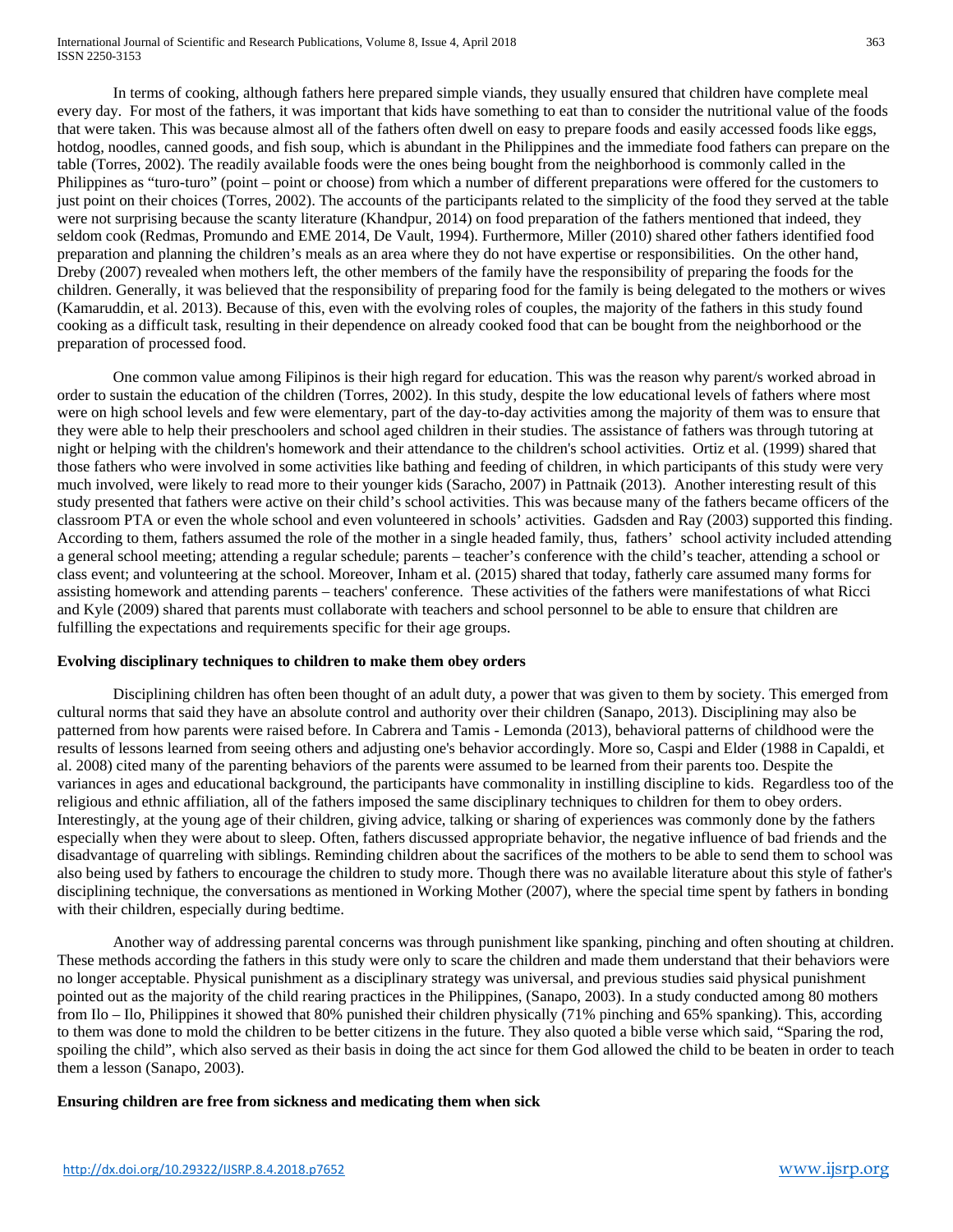Though Filipinos value hygiene by maintaining bathing practices to avoid illnesses (Goody and Drago, 2010), only a few of the fathers in this study cited hygiene as their way of limiting children's exposure to ailments. In a report of Barthelemey (2009), men were featured as less likely to wash hands properly. More so, it was mentioned they often need blunt reminders to lather up their hands. Hand hygiene is the most important way of avoiding contact with germs (WHO, 2009).

The fathers also believed that when a child was exposed to the rain the later will get sick. This was related to the belief of the Filipinos on "pasma", a roughly defined exposure illness when the condition of hotness was being attacked by the element of cold or vice versa Tan (2008), as cited by Abad et al. (2004). Because of these, some fathers do not allow the children to be out of the house when there were drizzles or during the hottest time of the day. They also monitored the back of the child's body for sweat. This practice was based on the Filipino's view of health and wellness from the perspective of balance between hotness and coldness that said that a quick change from both might trigger colds, fever, respiratory tract infection and rheumatism (Goody and Drago 2010).

Fathers also ensured child safety whether at home or in school. When at home, they do not allow their children to cook because of their fear of burning. They also advised their kids not to play with sharp objects and matches. Much more upon going to/from school, they reminded their children to be extra careful with the vehicles or often they ensured that they themselves brought and fetched the kids to and from school. The issue of road traffic injuries became pandemic worldwide killing around 250,000 children annually and in the Philippines, there were more than 20 million children who walked on streets everyday in going to and from school exposing them to road traffic injuries (International Walk to School, 2014).

Results showed if children were sick, majority of the fathers solely medicated their

children. Fathers proudly said they already knew how to identify sickness by just merely touching, observing and looking at the child. Once sickness of children was identified, fathers just bought the perceived needed medicines and immediately gave these to their kids or they self-medicate for fever, cough, colds, asthma and even abdominal pains where antibiotics were commonly used. Fathers in this study relied much on the information of the acquired drugs from

the labels on the boxes of bottles. This action can lead to misunderstanding of medicine

instructions, especially of the package insert information and that of the rational use of medicines (WHO, 2007). A report by Philippine Center for Investigation (2015) revealed that Filipinos has been practicing self-diagnosis and self-medication due to the government's meagre resources for health. Moreover, another study result showed that majority of childhood illnesses in the Philippines were treated at home, without consulting a doctor. Treatment was based on pharmaceuticals – both prescriptions and none prescription drugs (Hardon, 1987). In addition, Robles (2006) disclosed that common practice among Filipinos is to use medicines without prescription every time patients experience discomforts such as a headache, runny nose, cough, and stomachache. This practice of fathers was synonymous to what was revealed by the World Health Organization (2007), that in many low-income countries, a considerable number on the supply of medicine is by passing the official health care system. The same was true with the study conducted by Geest and Hardon (1990), they said that in many developing countries, prescription drugs were freely available over the counter. They added that drug regulations were limited or not implemented and that health care was not functioning.

Once being medicated and the children's condition did not improve after a few days of treatment, the immediate action of the fathers was to refer the sick child to a health practitioner. Study findings revealed many of the fathers' first line of referrals were "manghihilot" (traditional Filipino massager) or "arbolaryos" (Filipino folk healers) (Herrera et al. n.d.). According to de Torres (2002), poverty, coupled with a strong sense of religion acquired from Spanish friars and a kind of alternative form, has developed in the Philippines, that instead of going to the doctors, some people go to these traditional healers.

Results also showed that only a few fathers resorted on referrals to health professionals when the children were sick. Most often, this happened when the condition of the children did not improve after the self - medications. In a health forum of the Philippine College of Physicians, their president, Dr. Anthony Leachon described, when patients come to them to seek medical advice, the patients are very sick already (Mateo, 2014). This practice of the fathers was similar to that of Bennson and Maarkwots (2014) that fathers seldom bring their children to physicians for medical check – up because Peate, (2007) revealed there men seldom report illness.

In Pilliterri (2010), a research was made related to health provider visits of a female single headed family and male single headed family. Results of that study showed that despite the difference in insurance coverage of fathers and mothers, males have a lower likelihood of having a usual source of care. Bennson and Maarkowts (2014) reported that children of single fathers received less health care. This was because at different times of their lives, men viewed medical care were for women. Health for men at an early age has always been a domain that belonged to women. As boys, until they reached 16 years old, they were often brought to clinics by any of their female relatives.

Results of this study also disclosed that the fathers sometimes felt ashamed when bringing the children in the health facilities and the belief that they were in control of the situation during the children's sickness.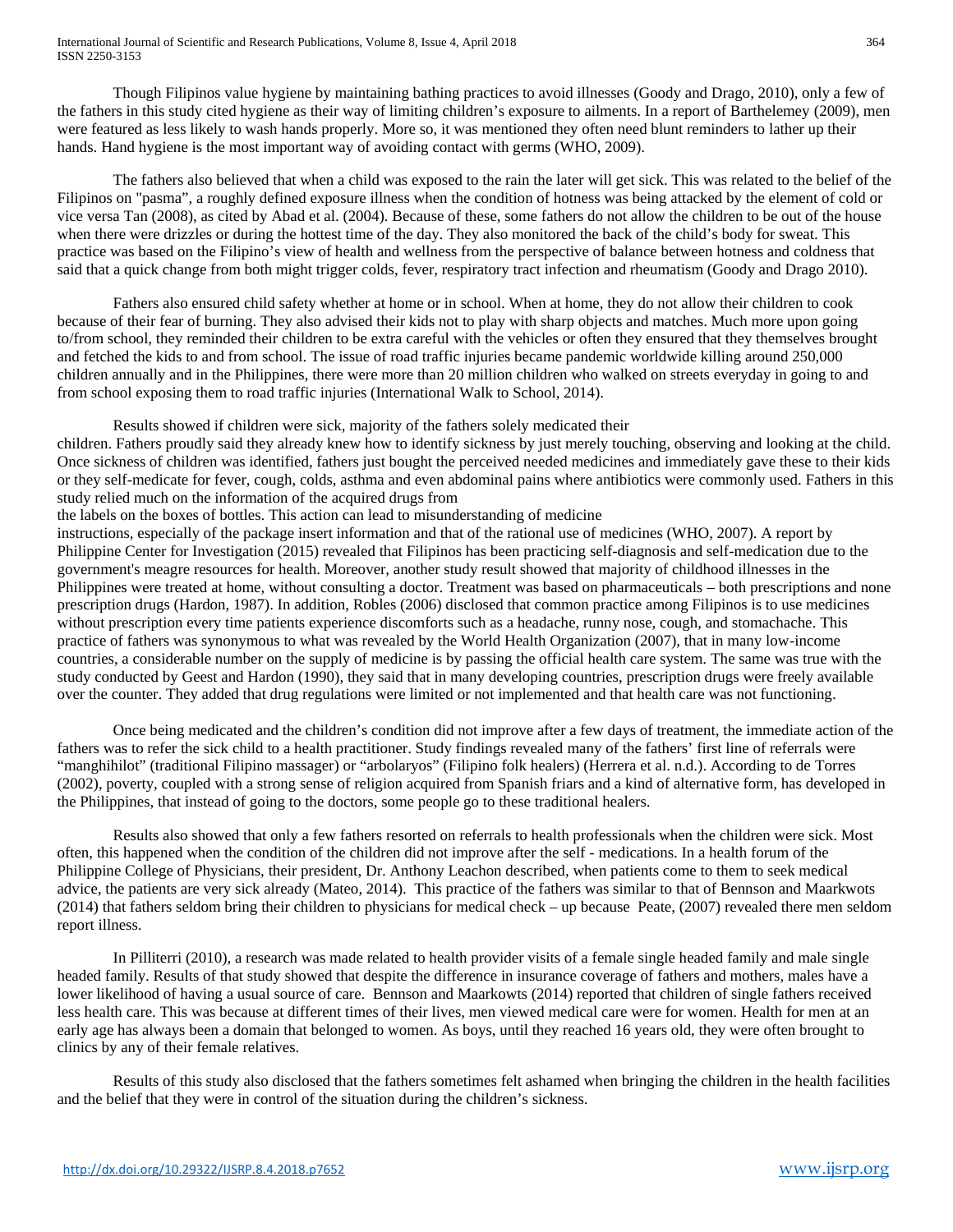There were many socio-cultural factors that have the ability to influence health related behavior, and gender was one of them. Accordingly, men seldom submit for health visits because they believed asking advice from medical authorities was not "macho" (Peate, 2007). Though historically, fathers were recognized to have greatly contributed to the well - being of the children, often that role was overlooked (Bond, Cuningham et al., 2010). This might be affected by cultural dynamics and practices (Phakathi, 2009), the difficulty of involving of fathers in the maternal and child health care services (Plasten, 2007) or the gender norm that care was biased for women (Engaging men as Partners, 2011). Further, Plasten (2007) said that for men to seek help from a nurse on a doctor was a sign of weakness; and in Peate (2007), research result showed that men felt primary care was unwelcoming for them and that this was designed for women. Garfield and Isaceo (2006) mentioned sometimes fathers felt they were being viewed by health care staff as having a lower quality of service than the mothers and that they have a less emotional bond with the children than the mothers. Moreover, stay- at-home fathers were routinely confronted with stigma due to their flouting of the social norm surrounding masculine behavior.

# **Mixed feelings for child care**

If fathers do not have enough experience in child care before their partners left, they will also have difficulty to childcare and home management when their wives already left Pillitteri (2010). This was true to the shared experiences of the fathers in this study. As solo parents, fathers felt the difficulty when their wives left. These difficulties were referred by them as their struggles in the morning doing the household chores while at the same time preparing the kids for school, the hitches in organizing the overwhelming activities at home, their worries when they have nothing to eat. On top of these all they also recalled the difficult times when their kids were still babies especially in waking up at night time to prepare the milk.

Undeniably, changes in the role of couples do not always bring positive results to men (Dias, 2006). There are fathers who said that although they loved their babies, they also suffered the loss of self - esteem, physical dexterity and intellectual edge. Fathers also often found loneliness a problem (Pruett, 2007), and the switch of duty made them less of a man, while others admitted that their present role was harder than holding down a job (Bond, 2012). Tasks like buying of groceries, mending, ironing, doing dishes, and keeping the house clean were difficult adjustments for them (Bun 2009). On the other hand in Lupton (2012), the stay at home fathers dealt with social stigma and sense of self-worth.

Although their tasks were exhausting, yet according to them they were able to carry out the responsibilities which were left to them by their partners for more than a year already. Fathers developed an intense attachment to their babies and a sense of themselves as primary caregivers in stages. They gained a reciprocal nurturing relationship with their babies at different rates, most often will depend on how fathers get themselves ready for their role in their family (Pruett, 1997). Despite the struggles the fathers encountered, they continued with their duties which were accorded to them by their wives. This was congruent to what was cited by Crane and Hill (2009) that if mothers spent more time away from home, the fathers increased their involvement with their children by monitoring their activities and queries about their day. This might be because fathers' involvement becomes higher when their partners expected them to be more involved (Maurer et al. 2001 in Pleck and Hofferth, 2011). More so, in cases when mothers were no longer around, the father took over the role of primary caregiver, providing full assistance on the child's activities of daily living (Thompson and Kramer, 2002). It was further revealed that the absence of woman in the family entailed greater participation of husbands in care work (Baldassar and Merla, 2014). A study of Filipino transnational families disclosed husbands who were left by their partners tend to have more work during the initial migration of their wives because their children were still young and were dependent on adult care (Baldassar and Merla, 2014). True enough, when the children in this study were still young, the participants shared about their sleepless nights preparing the milk, doing some lullaby to bring kids to sleep and even on checking if the child was wet from urine. It was also found out that most of the fathers really found it hard to adjust to their new roles during the initial phase of their wives migration. They were afraid because they did not know if they can handle the responsibilities that were passed on to them. These fears were also associated with the feelings that they were incapable of rearing the children. These emotional state as cited by (Scalabrini, Hearts Apart, 2003) in Cortes (2007) were because men do not easily take up caregiving.

# **Being sick and caring for a sick child are the most challenging responsibilities**

On top of all hardships in childcare taking care of the sick children was the most grueling part of the fathers' responsibilities according to the participants in this study. For fathers, their hardships were doubled when children were sick. The verbalizations of difficulties were mirrored to a claim of a father who said he almost call all the saints especially when children were sick at night and another father felt it was like almost losing his sanity. The illness of the children intensified the father's emotions that may cause the change of their usual behavior in responding to this kind of concern (Hsu – Lin, 1992).

The experiences of fathers during their child's sickness did not only trouble their physical body yet, many became irritable, fearful, lonely, and helpless because they have no one to talk to or ask for an advice. These same feelings were also discussed by Palkovitz (2002) who mentioned that fathers were helpless when children were ill. This was because, for Pillitteri (2010), there was no second person who would give reassurance or a second opinion about the child's condition. Plantin (2007) has the same explanation with Pellitteri and Palkovitz by saying that even if fathers shared some of the responsibilities for the sick child, they still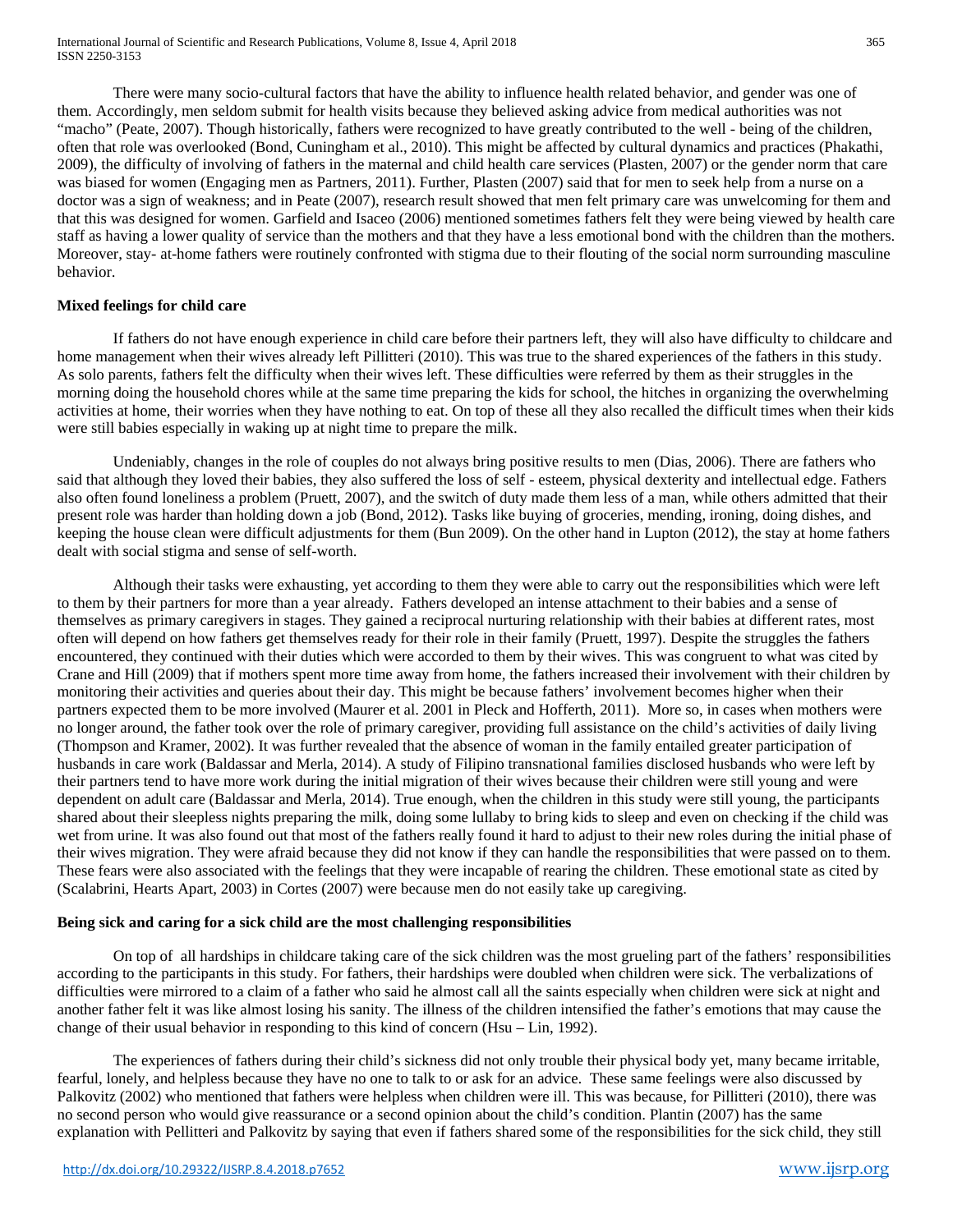relied much on their wives. For the fathers in this study, despite the distance of the wives from their transnational family, still, the husbands referred to their wives what medicines to take or what to do to a particular ailment of the child. There were also instances when fathers no longer tell their wives about the sickness of the children because according to them they did not want their partners to worry. This may be because as Davies and Davies (2011) revealed, at times fathers need to look strong hence they were reluctant to talk while Baldassar and Merla (2009) shared men kept to themselves all serious and heavy problems like sickness among children.

Men seek sympathy during ailment as Alleyne (2010) noted when a male is sick, he has a complete system breakdown and wanted to be treated like a baby. Moreover, many authors relayed too the babyness of the males when they were sick. Johnson (2016) shared the comments of women about their husbands like "he is such a baby when he is sick, "I feel like I had another child" or "he acts like I am his mother." Illness arguably reduced men on a state of imitative femininity, dependency on other for material support and for domestic care (Gestrich et al., 2012). However, the claim of the fathers in this study says even if they took care of their kids, yet they really longed for the care of their wives and hoped that their partners were present and do the care for the children. They shared they endured their pains and forced themselves to stand up so that they can serve their children. In Pilleterri (2010) it was cited that when fathers are ill, they do not have a back – up person for child care thus for the fathers in this study, being the only adults at home they do not have no choice because if they will not do the house chores especially in food preparation the children will have nothing to eat. Other fathers mentioned they tried not to be sick and prayed persistently so as to deliver them away from sicknesses. These behaviors of the fathers can be related to the claims of Heldan, (2009) that the poor has to deny sickness in order to survive and not to give up normal role responsibilities, but was expected to maintain normal behavior within the limits of their health condition.

### **Considers wife is the best in child care**

Fathers' narratives were also their reflection on how they were as child carers when their wives were still around, and when alone taking care of the children. For some, mothers were still the best in child care, while others claimed they can never equal how women took care of children. This feeling of the fathers may be accounted on the research findings of Pruett (1997). Looking back at Pruett's discussion it was mentioned that across many cultures fathers were present during pregnancy until delivery. However, after giving birth, mothers focused their attention to their newborns leaving fathers to have a feeling of backing off, feeling less control of their own lives or inadequate to the task at hand. The fathers in this study have this feeling during the initial migration of their partners but eventually became positive as they carried on their duties with their kids.

The perception of the fathers of being less skilled on child care than their partners was opposed to some study results since researchers claimed that parents have various ways of child care emphasizing that no one was better or worst. Close observation documents showed that even men who experience with children handled children differently from women, not worse, not better, but differently (Pruett, 1997). If ever there were dissimilarities, Thompson and Kramer (2002) cited there were only a few differences between a father and a mother on how they assisted their children in the activities of daily living while Cabrera and Tamis – Lemonda (2013) also affirmed that fathers and mothers influenced their children in similar rather than dissimilar way. In addition, Thompson and Kramer (2002) mentioned fathers were as likely as mothers to be helping in the self – care activities and supervision of meals, a description which was echoed by Cabrera, et al., (2007), when he noted, quality of father and mother's parenting was very similar to each other.

Another research result revealed stay at home fathers do the same duties as a mother who cares for children – changing diapers, feeding, bathing, shopping and nurturing their children on a daily basis (Balter, 2000). This may be because in Pleck and Hofferth (2011) fathers' modeled their behavior after mothers.

Despite the increasing number of hands on father, cultural stereotyping of fathers as providers and breadwinners continued to give much influence towards, women and children's attitudes to fatherhood (Rowtee Foundation, 2000). This interchanging of gender roles in the family can impact positively or negatively depending on how the father who was left behind accepts his "new" role since parental absence creates "displacement, disruptions, and changes in care giving (Reyes, 2008). In Rosenberg et al. (2006) it was revealed that father's ability to provide and protect was still very much attached to the average men's sense of self - worth and manhood.

# **CONCLUSION**

The fathers claimed that they were responsible for the well-being of their children. This was manifested through their involvement in the hygiene, nutrition, health, and studies of their children. More over, part of that responsibility was in ensuring that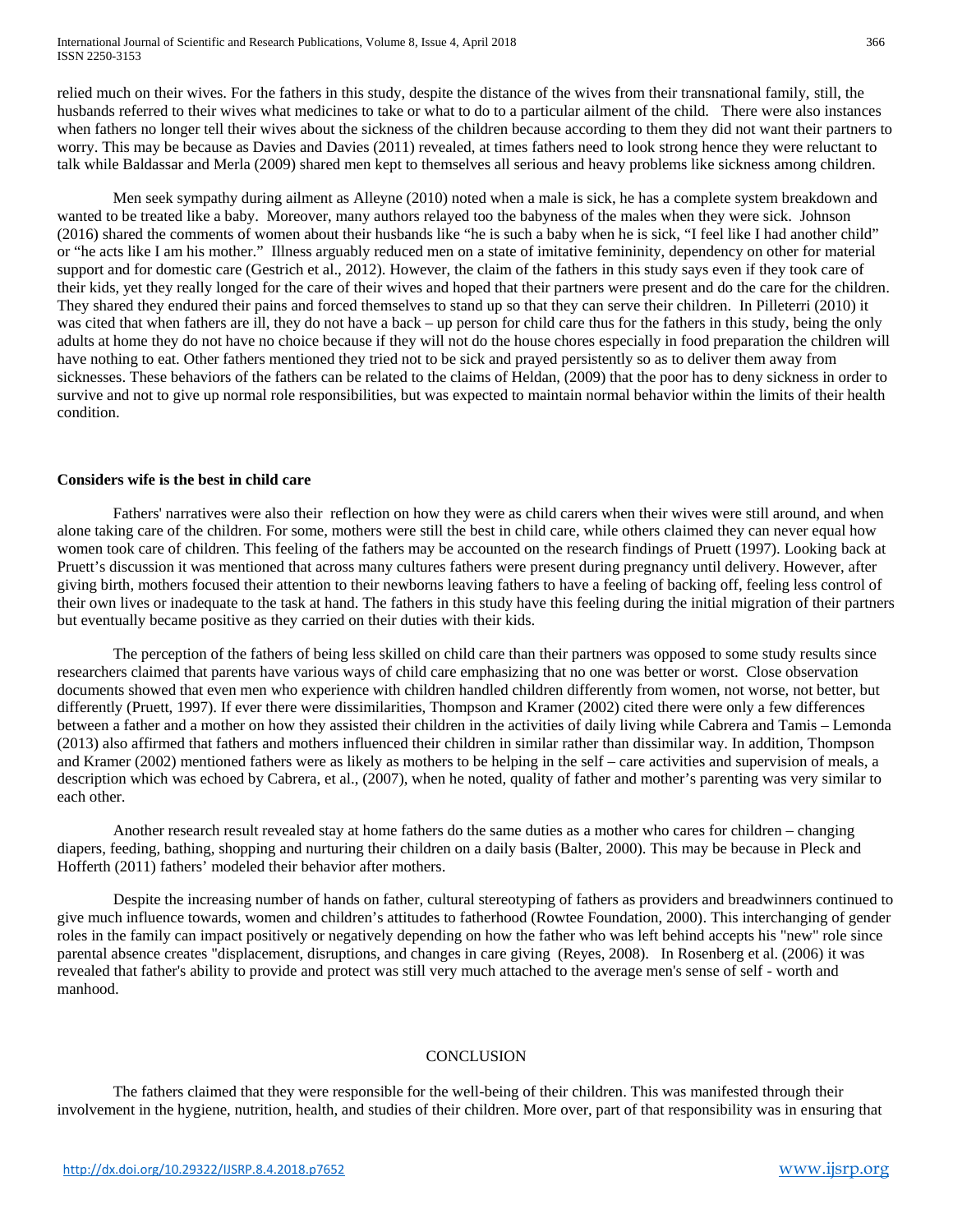their offspring will become children with the right attitude and conduct. To make this possible the fathers used their influence by instilling advices and at times gives minimal physical punishments and some verbal reprimands.

 Various emotions were also revealed by the fathers when asked about how they felt when they took care of their children. Almost unanimous, they claimed, "It's difficult." For them it was difficult because they were not used to that kind of responsibility, difficult because of the overwhelming responsibility over the children. It was also difficult because of the household chores and the responsibility of helping the wives earn for their living. Despite the negative feelings, they also aired out happiness, fulfillment, satisfaction and pride.

 Sickness of children was seen by the fathers as the most difficult part of rearing their kids, more so when they themselves are sick since no one will no longer do the household tasks that they are supposed to do.

 The study also uncovered that most of the fathers medicated their children once sick after making their own diagnosis. Although there were also those who referred the sick child to medical facilities or resorted to traditional medicines.

 Finally, despite the full involvement of the fathers in the over all well being of their children, they still claimed that their wives were still better than them in terms of child rearing. It was also interesting to note that these fathers were able to learn the tasks that were done by their wives when they were still around, tasks that were delegated to them or forced to them to do.

# RECOMMENDATIONS

In the light of the findings recommendations were made such that, as the new role of fathers emerged, health workers and educators may also include them in the programs that they will develop. Moreover, in conducting a study about the perception of the children regarding their fathers as caretakers at home while their mothers are working abroad would also add on the limited literatures about fathers caring behaviors. Parenting education may also start earlier giving emphasis on the role of the fathers or mothers in today's generation. In addition, it would be advantageous if government programs especially on the local levels will include the fathers on health care among children. These programs will be made available considering the sensitivity of the father's roles and needs. And finally, there is a need to insist on a more accurate portrayals of fathers in the media so that representation of men as partners of wives, and as an involved and equal contributors to the care and upbringing of their kids will be promoted.

# **REFERENCES**

- Baldassar and Merla (2009). *Transnational families, migration and the circulation of care: Understanding mobility and absence in family life.* Retrieved from<http://books.google.com/books?isbn=1135132259> on October 15, 2014.
- Balter, L. (2000). *Parenthood in America: an encyclopedia*. Volume 2. Retrieved on February 26, 2015 from http://books.google.com/books?isbn=1576072134.
- Barthelemy (2009). Show vital signs for CNN . CNN News, London, England. Retrieved on June 5, 2014 from http://edition.cnn.com/2009/HEALTH/10/16/hand.washing.
- Bauyot, M.M.(2010). *Preparing thesis and dissertations: Basic guidelines on using APA format*. (2<sup>nd</sup> ed.), San Pedro College, Davao City.
- Bennson, J. and Maarkowts, H. (2014). *The survival of the sexes warriors and worries.* Retrieved from<http://books.google.com/books?isbn=0199972230> on October 22, 2014.
- Bond, J., Cunningham S. et al. (2010). *Defining the roles of fathers.* National Healthy Start Association. Issue Brief. Retrieved April 20, 2012 from [http://healthystart.mightysparklabs.com](http://healthystart.mightysparklabs.com/) /site/assets/docs/NHS...
- Bond, A. (2012). *Number of house-husbands triples in 15 years as number of women who are family's main breadwinner soars.* Mail on line News. Retrieved June 17, 2012 from [http://www.dailymail.co.uk/news/article-2092053/Househusbands-triple-15-years-number-women-familys-main](http://www.dailymail.co.uk/news/article-2092053/Househusbands-triple-15-years-number-women-familys-main-breadwinner-soars.html#top)[breadwinner-soars.html#top](http://www.dailymail.co.uk/news/article-2092053/Househusbands-triple-15-years-number-women-familys-main-breadwinner-soars.html#top)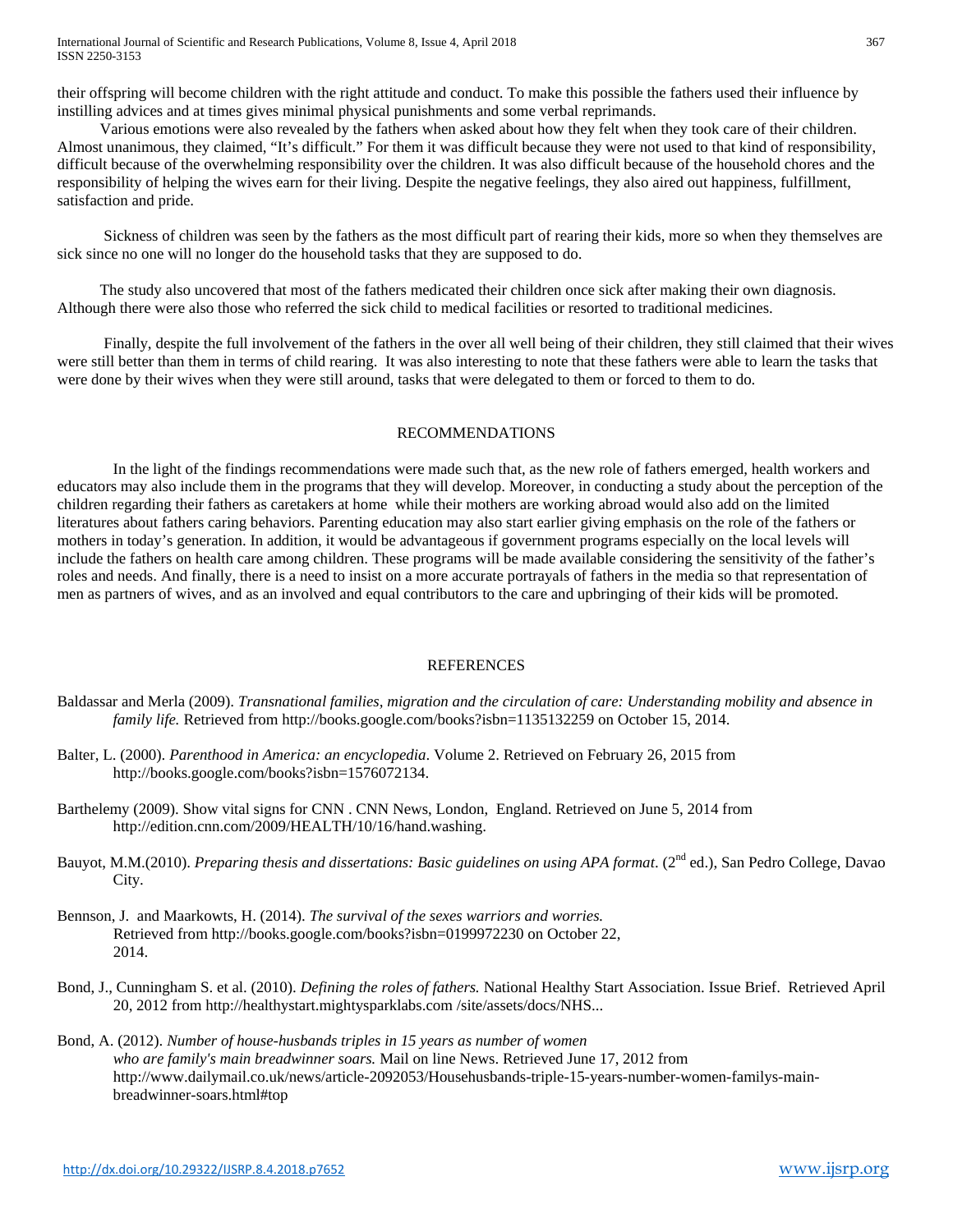- Bustos, Alicia S. Espiritu, Socorro C. (2006).*Psychological, Anthropological, & Sociological Foundations of Education*, 2nd edition. Quezon City: Katha Publishing Co. Inc.
- Bun, R. (2009). Child, family, school and community: Socialization and support, 8<sup>th</sup> ed. Retrieved fro[m http://books.google.com/books?isbn=0495603252](http://books.google.com/books?isbn=0495603252) on October 22, 2014.
- Cabrera, N. et al. (2007). *Father's influence on child's cognitive and emotional development: from toddler to pre – kindergarten.* Volume 11, No.4, Laurence Erlbaum associates, Inc. Retrieved on May 14, 205 from http://steinhardt.nyu.edu/scms/Admin/upload.
- Capaldi, D. et al. (2008). *Intergenerational and partner influences on fathers negative discipline*. Journal of Abnormal child Psychology, volume 36. Retrieved on March 5 2015 from www.ncbi.nlm.nih.gov>NCBI>Literature>PubmedCentalMC.
- Cortes, Rosalia (2007). *Children and women left behind in labor sending countries: an appraisal of Social risks.* Accessed May 17, 2012 from [www.childmigrationnet/](http://www.childmigrationnet/) files/Rosalia\_Cortes\_07.pdf
- Crane and Hill (2009). *Handbook of families and work: Interdisciplining perspective.* University Press of America, Inc. Retrieved from http://book.google.com/books?isbn=076184438 on October 15, 214.
- Davies, R. and Davies, U. (2011). *Children and young people nursing principles for practice.* Taylor Francis Group, LLC. Retrieved fro[m http://books.google.com.books?isbn=1444107844](http://books.google.com.books/?isbn=1444107844) on November 6, 2014.
- Dias, R. (2006). *Now papas do what mamas did best!* The Times of India, Bombay Times. Retrieved on June 18, 2012 from http://timesofindia.indiatimes.com/city/bombay-times/Now-papas-do-what-mamas-did-best/articleshow/1682154.cms
- Dreby, J. (2007). *Parent – child separation in Mexican transnational family.* Retrieved on February 27, 2015 from http://books.google.com.ph/books?isbn=059258906
- *Engaging men as partners in reproductive health*, 2011. Retrieved on May 13, 2012 at http:www.engenderhealth.org/our work/gender/index.php
- Espijo, E.G. (20110).*Tuna no longer the gold mine for Region 12.* Minda News, this is our Mindanao. Retrieved June 18, 2012 from [http://www.mindanews.com/business/2011/07/22/tuna-no-longer-the-gold-mine-for-region-12/.](http://www.mindanews.com/business/2011/07/22/tuna-no-longer-the-gold-mine-for-region-12/)
- Gadsden, V. and Ray, A. (2003). *A fathers role in children's academic achievement and early literacy.* ERIC digest. Retrieved from [www.eric.digest.ord/2004-3/role,html](http://www.eric.digest.ord/2004-3/role,html)
- Garfield, C.F. and Isaceo A. (2006), *Fathers and the well child visit. Pediatrics.* Accessed on February 20, 2015 from
- Gestrich, A. et al. (2012). Poverty and sickness in modern Europe: narratives of the sick poor. Retrieved on January 30, 2016 frm https://books.google.com/books?isbn=144111081x.
- Goody, C. and Drago, L. (2010). Cultural food practices. Diabetes care and education, dietetic practice group. Retrieved from http://books.google.com.ph/books?id=THx9Elb on July 22, 2015.
- Hardon, AP (1987). *The use of modern pharmaceuticals in a Filipino village: doctor's prescription and self medication.* Retrieved from http//www.ncbi.nlm.nih/gov/pubmed/?term=Hardon on July 21, 2012.
- Herrera, M. et al. (n.d.) *Overview of health sector reforms in the Philippines and possible opportunities for public – private partnership.* Asian Institute of Management, business and Development Research. Retrieved on July 5, 2015 from www.aim.edu/files/download/131.
- Higham, S. and Davies R. (2012). *Protecting, providing and participating father's roles during their child's unplanned hospital stay, an ethnographic study.* J. Adv. Nurs vol. 69, issue # 6. Retrieved on April 24, 2015 from www.ncbi.nlm.nih.gov/pubmed/22909311
- Hsu Lin, Y. (1992). *Helping parents interact with their hospitalized preschooler.* Retrieved on March 5, 2015 from ir.fy.edu.tw/…bistream/…/P55-P74.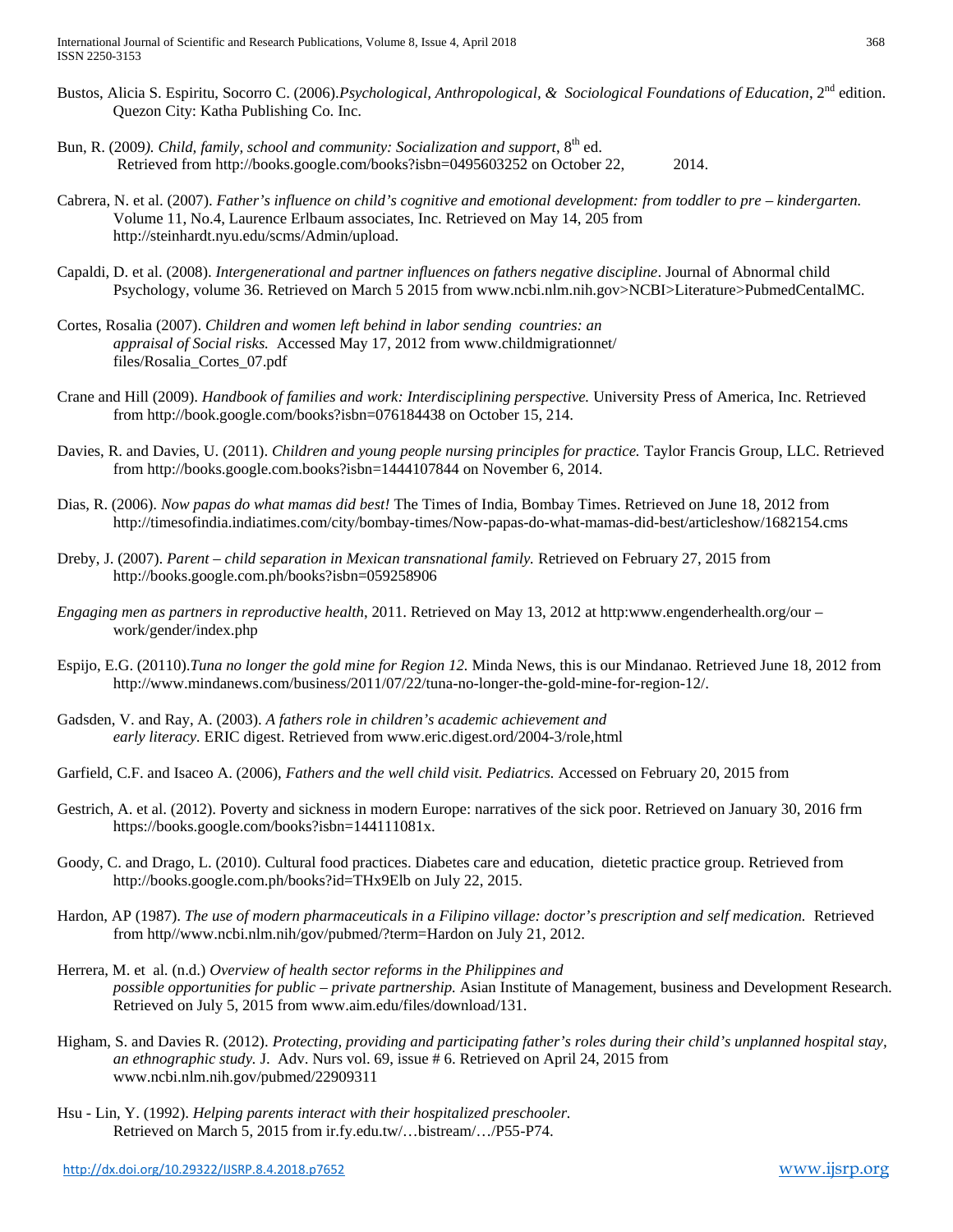- *International walk to school month* (2014). Safe kids worldwide Philippine. Retrieved from http//www.safekidsphilippines-org. on July 15, 2015.
- Johnson, R. (2016) Understanding the man you love. Retrieved from https://books.google.com/books?isbn=1493403281 on January 30 2016.
- Kamaruddin, M. et al. (2013). *Delivering love to children: the role of father though food preparation.* Journal of Tourism, Hospitality and Culinary Arts, Volume 5, Issue # 1. Retrieved from www.jthca.org/Download/df/v5%201s1/chap%203.pdf o July 15, 2015.
- Khandpur, N. et al. (2014). *Father's child feeding practices: a review of the evidence.* Volume 78. Retrieved from www.scienedirect.com/science/article/pii/Sa9566314001305 on July 20, 2015.
- Kotelchuck, Milton and Moore, Trevene (2004). *Predictors of urban fathers' involvement in their child's health care*. Pediatrics Vol. 113 No. 3.
- Kramer, B. J. and Thompson, E. Jr. (2002*). Men as caregivers theory, research, and service implications*. Springer Publishing Co., Inc. Retrieved May 31, 2012 from [http://www.google.com.ph/books.](http://www.google.com.ph/books)
- Lamb, M. (2014). *Understanding fatherhood a review of recent research.* York Publishing Services Ltd. Retrieved on March 13, 2015 from understanding fatherhood.pdf adobe reader.
- Lupton, D. (2012). *Stay at home dad syndrome: Why do Rachel Griffiths parenting choices make news?* News from the University of Sydney. Retrieved June 17, 2012 from http//Sydney.edu.com/news/84.html?
- Mateo, I. (2014). Low health literacy level alarming, making Filipino more sick. I am Ready Exclusive Event. GMA News Online
- Merriam, S. (2009). *Qualitative research a guide to design and implementation.* John Wiley and Son, Inc. retrieved from https://books.google.com.ph/books?isbn=047283548 on October 22, 2015.
- Miller, T. (2010). *Making sense of fatherhood, gender and caring and work.* Cambridge University Press. Retrieved from https:books:google.com.ph/books?isbn=11399492837 on November 3, 2015.
- O' Connor, H. and Gibson, N. (n.d.) *A Step-by-Step Guide to Qualitative Data Analysis.*  Pimatiziwin: A Journal of Aboriginal and Indigenous Community Health 1(1). University of Alberta retrieve from on July 6, 2012.
- Pabico, A.P. (2005). *Men as mothers*. Retrieved from [http://pcij.org/stories/men-as](http://pcij.org/stories/men-as-)mothers/ on June5, 2013.
- Palkovitz, R. (2002). *Involved fathering and men's adult development provisional balances.* Lawrence Enbaum Associates, Inc. Retrieved from <http://books.google.com/books?isbn=1135658935> on October 22, 2014.
- Parrenas, R.S. (2005). *Children of global migration: Transnational families and gendered woes*. Stanford University Press, California. Retrieved on June 12, 2012 from http//www. books.google.com
- Pattnaik, J. (2013). *Father involvement in young children's lives: A global analysis.*  Springer Derdecht Heidelberg London, NY. Retrieved from http//google.books.com/book?isbn=9400751559 on November 6, 2014.
- Peate, I. (2007). Men's health: the practice nurse handbook. John Wiley and sons, Ltd. Retrieved from http//books.google.com.ph/books?isbn=0470512431on August 20, 2015.
- Phakathi, M. (2009). *Men on board to reduce maternal and child mortality*. Retrieved on May 14, 2012 at<http://ipsnews.net/new.asp?=48258>